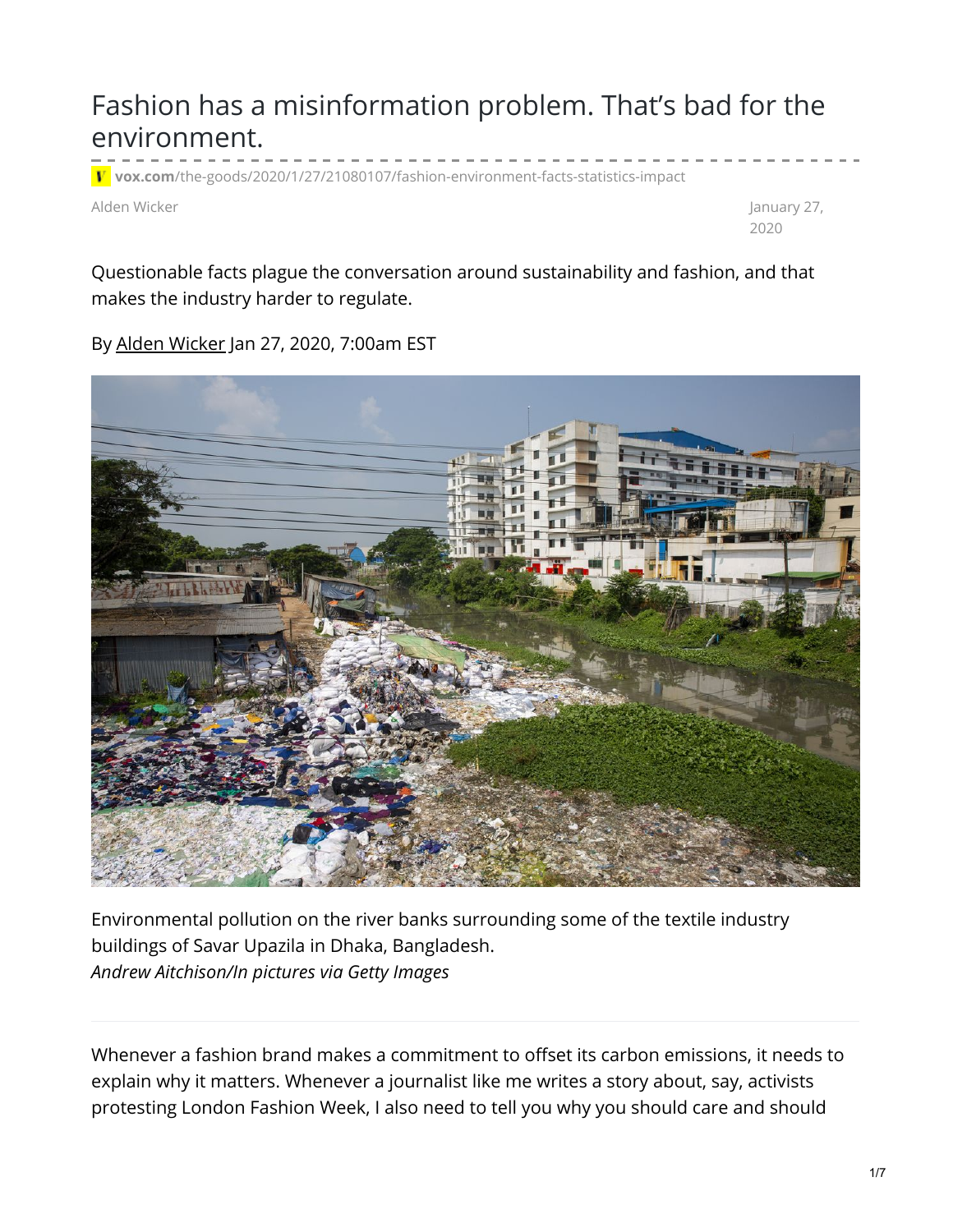keep reading. After all, there are so many other worthy things that demand our attention these days. So consider the following harrowing, commonly repeated facts:

- Eight to 10 percent of global greenhouse gas emissions comes from the fashion industry, which is more than the aviation and maritime shipping industries combined.
- The fashion industry produces and sells somewhere between 80 billion and 150 billion garments a year globally.
- Nearly three-fifths of all clothing produced ends up in incinerators or landfills within years of being made.

It's clear that the fashion industry is a big, stinking mess. But if you take a moment to ponder these facts, you realize that something is … off. An estimated range of 80 billion to 150 billion garments a year is ridiculously wide. The two most common estimates for fashion's greenhouse gas emissions vary by a billion tons, a huge margin of error. And saying three-fifths of clothing will be trashed within "years" is a meaningless statement.

Yet I pulled all of these statistics and other common facts from reputable sources: McKinsey. The United Nations. The Ellen MacArthur Foundation. The World Bank. International labor unions. Advocacy organizations. And these facts have been cited by publications like the Wall Street Journal and the New York Times.

Not all of these highly respected experts could be wrong. Could they?

"Only one out of the dozen or so most commonly cited facts about the fashion industry's footprint is based on science"

It turns out they could. Because only one out of the dozen or so most commonly cited facts about the fashion industry's huge footprint is based on any sort of science, data collection, or peer-reviewed research. The rest are based on gut feelings, broken links, marketing, and something someone said in 2003.

If we're serious about recruiting the fashion industry into the fight to save our world from burning, these bad facts do us all a disservice. They make fashion activists look silly. They allow brands to wave vaguely at reducing their impact without taking meaningful action. And they stymy the ability to implement meaningful regulation, which needs to be undergirded by solid data.

There are unmissable clues everywhere that something is wrong, from poisonous rivers in Bangladesh and Indonesia to old [clothing](https://www.racked.com/2018/1/25/16923226/east-africa-used-clothing-ban) littering the shores of East Africa to [microplastics](https://www.vox.com/the-goods/2018/9/19/17800654/clothes-plastic-pollution-polyester-washing-machine) in our drinking water. But as long as we have only garbage information, we'll only get garbage action from brands and governments to fix the problem.

"Where are the technical papers? Where are the peer-reviewed journals? Where is the serious work?" says Dr. Linda Greer, a former senior scientist at the Natural Resources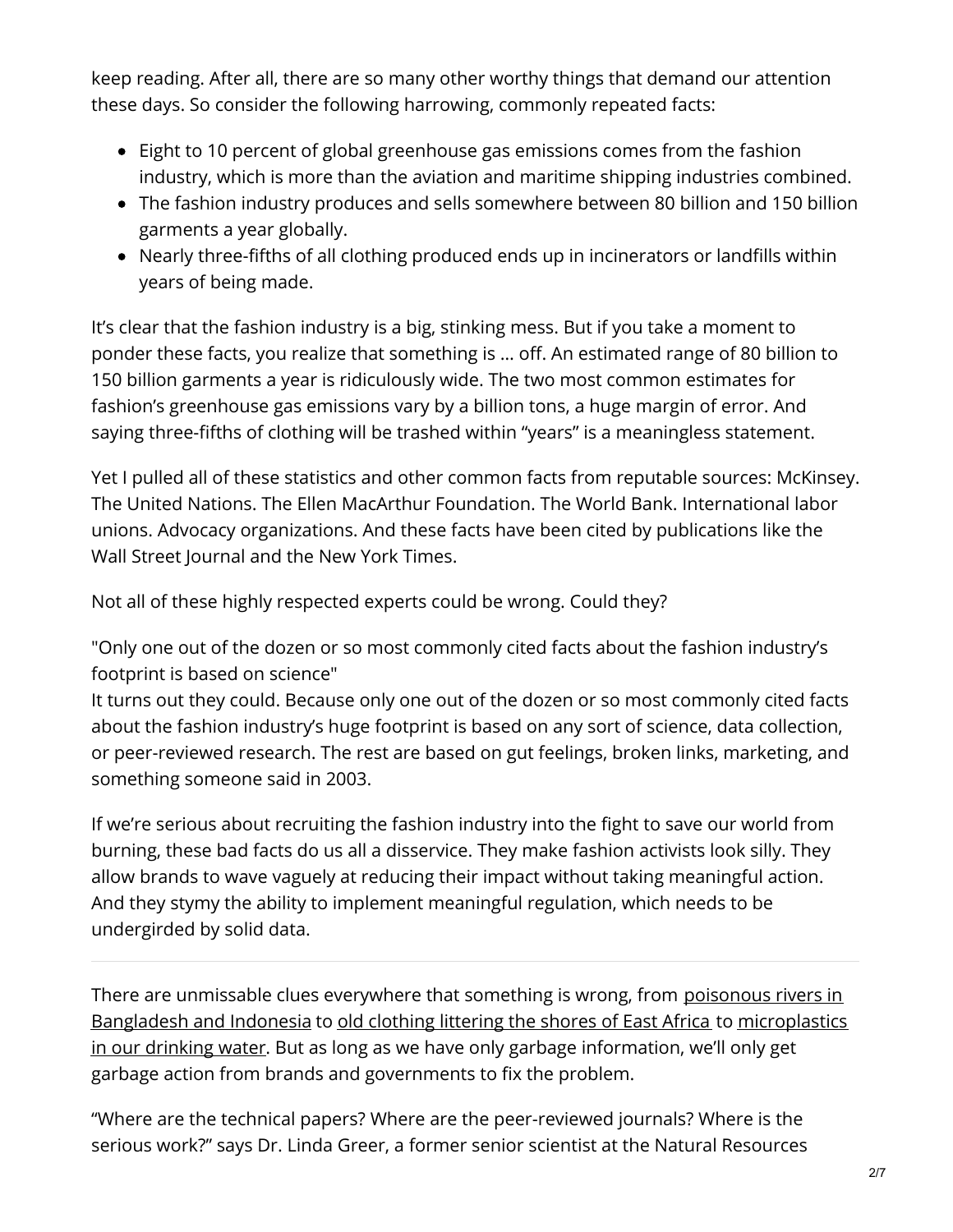Defense Council and now a senior global fellow at the Institute of Public and Environmental Affairs, a Chinese environmental NGO. "You couldn't even get a master's degree with this, not even close." (Sick burn from someone with a PhD in toxicology.) "And here we are trying to run a whole industry's environmental footprint reduction based on this kind of stuff. It's kind of preposterous that people put up with it."

""Where are the technical papers? Where are the peer-reviewed journals? Where is the serious work?" "

Greer is intimately familiar with these bad facts and where they come from — she thinks she might inadvertently be responsible for one of the most persistent. Years ago, she looked at sources of water pollution in the only province in China that had good government data, the highly industrialized Jiangsu, and found that the textile industry was the second most polluting after the chemical industry *in that particular province*. "I thought, okay, for my purposes of NRDC trying to get on top of polluters in China, this is fine. I can use this." She went on to found the NRDC's Clean by [Design](https://www.nrdc.org/resources/clean-design-apparel-manufacturing-and-pollution) program, which helped increase water and energy efficiency at Chinese textile factories, partly on the basis of this transparently backof-the-envelope calculation.

At some point in the next decade, the belief that globally, the fashion industry is the second most polluting industry after oil took off, much to her horror. (It continued to circulate even after I debunked it for [Racked](https://www.racked.com/2017/3/15/14842476/fashion-climate-change-environment-pollution) in 2017.) And better data has never emerged. "Somebody by now should have gone ahead and figured out what's really true," she says.

As the co-founder of the now-defunct ethical e-tailer Zady, Maxine Bédat used to repeat many of these non-facts at sustainable fashion panels. After Zady shut down, she founded an organization called the New [Standard](https://www.newstandardinstitute.org/) Institute. Her goal is to collect all the best information about the fashion industry in one place and leverage it to pressure fashion brands to do something about their footprint. But as she and NSI research volunteers started to peel away the layers of each statistic, she realized that there was nothing at their core.

I asked Bédat in January if she had found any fashion facts that were true or had a reliable primary source, but she says NSI is not yet ready to go on the record endorsing anything. "I can tell you a bunch that are *not* true," she says. She homes in on the stat that says that there are 60 million garment workers globally, which the advocacy organization Clean Clothes cited as from the [International](https://www.ilo.org/global/lang%E2%80%94en/index.htm) Labor Organization. "We reached out to ILO, who doesn't have a record of this information. It was also used by BetterWorks, Sustainable Brand Solidarity Center, and IndustriAll. Seventy-five million garment workers globally was also found in a Clean Clothes publication, and they cite Fashion United, but the link doesn't mention that stat."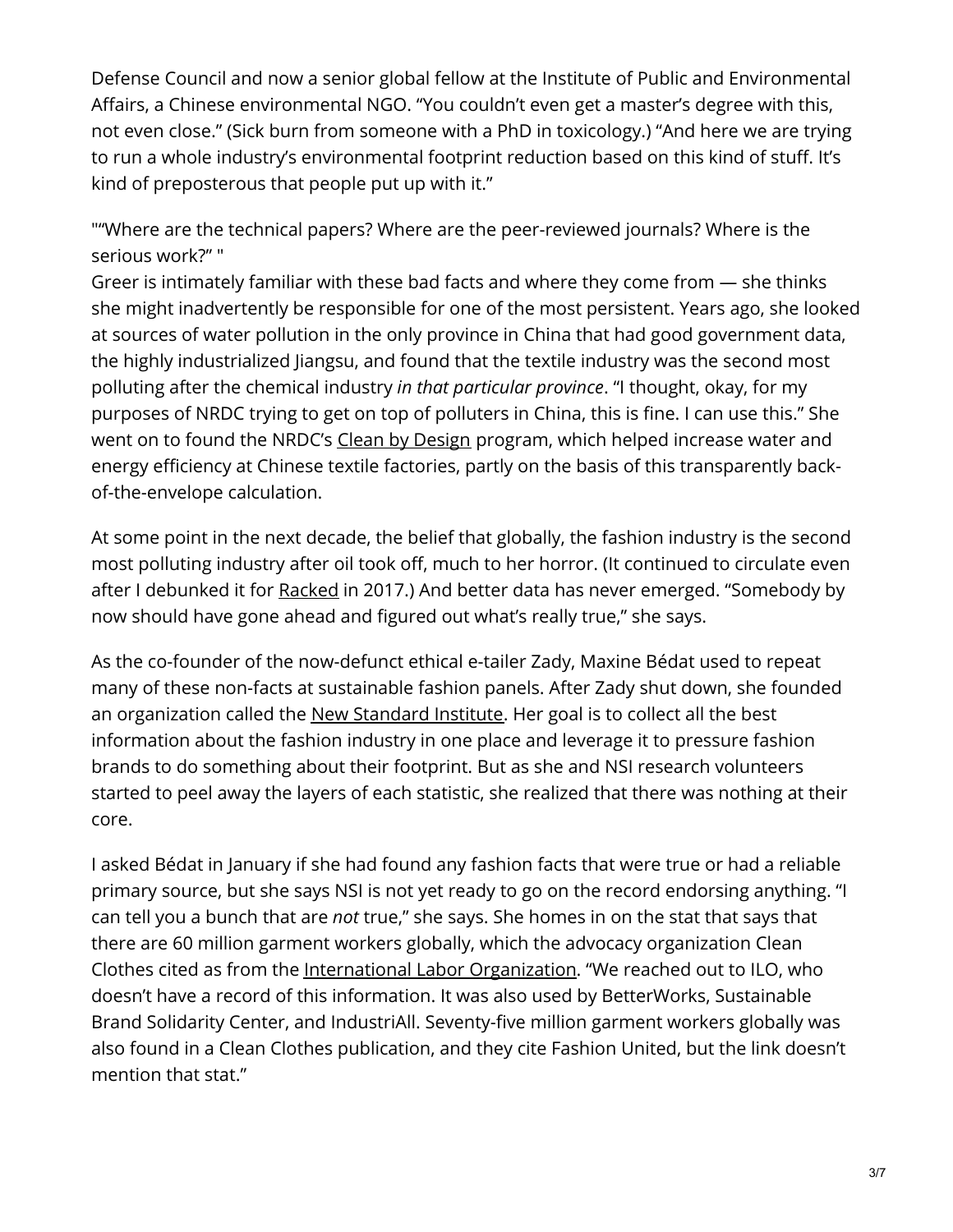

We know that the garment industry is polluting our rivers, but we do not know how much. *Ed Wray/Getty Images*

This is what happens in the fashion sustainability space. One organization puts out a fact, and four other organizations link to it, and then nobody remembers or cares who first made the claim.

The statistic that 4 percent of global waste is from the fashion [industry](https://globalfashionagenda.com/wp-content/uploads/2017/05/Pulse-of-the-Fashion-Industry_2017.pdf) is the most wellsourced fact I've found, eventually leading back to a report by the UK nonprofit Waste & Resources Action Program (WRAP) on the waste [associated](https://www.wrap.org.uk/sites/files/wrap/VoC FINAL online 2012 07 11.pdf) with clothing sold in the UK, which is based on a [peer-reviewed](https://www.wrap.org.uk/sites/files/wrap/SCAP footprint calculator data.pdf) tool whose methodology is laid out in a robust technical analysis. It still may not be true, given that the global waste figure is extrapolated from UK figures and then compared to a stat from the UN, which hasn't proved to be very reliable on fashion figures. But at least it's transparent.

WRAP's transparency is in contrast to the consulting firm McKinsey, [which](https://www.mckinsey.com/business-functions/sustainability/our-insights/style-thats-sustainable-a-new-fast-fashion-formula#) says that between 2000 and 2014, global clothing production doubled, and the number of garments purchased each year by the average consumer increased by around 60 percent, to 100 billion garments per year. (The documentary *The [True](https://truecostmovie.com/learn-more/environmental-impact/) Cost* says we purchase 80 billion garments a year, while the World [Economic](https://www.weforum.org/agenda/2016/04/our-love-of-cheap-clothing-has-a-hidden-cost-it-s-time-the-fashion-industry-changed/) Forum puts it at 150 billion.) Where did the figure of 100 billion garments come from? McKinsey would only say that it analyzed proprietary data provided by market research firms to come to their conclusions. And yet, in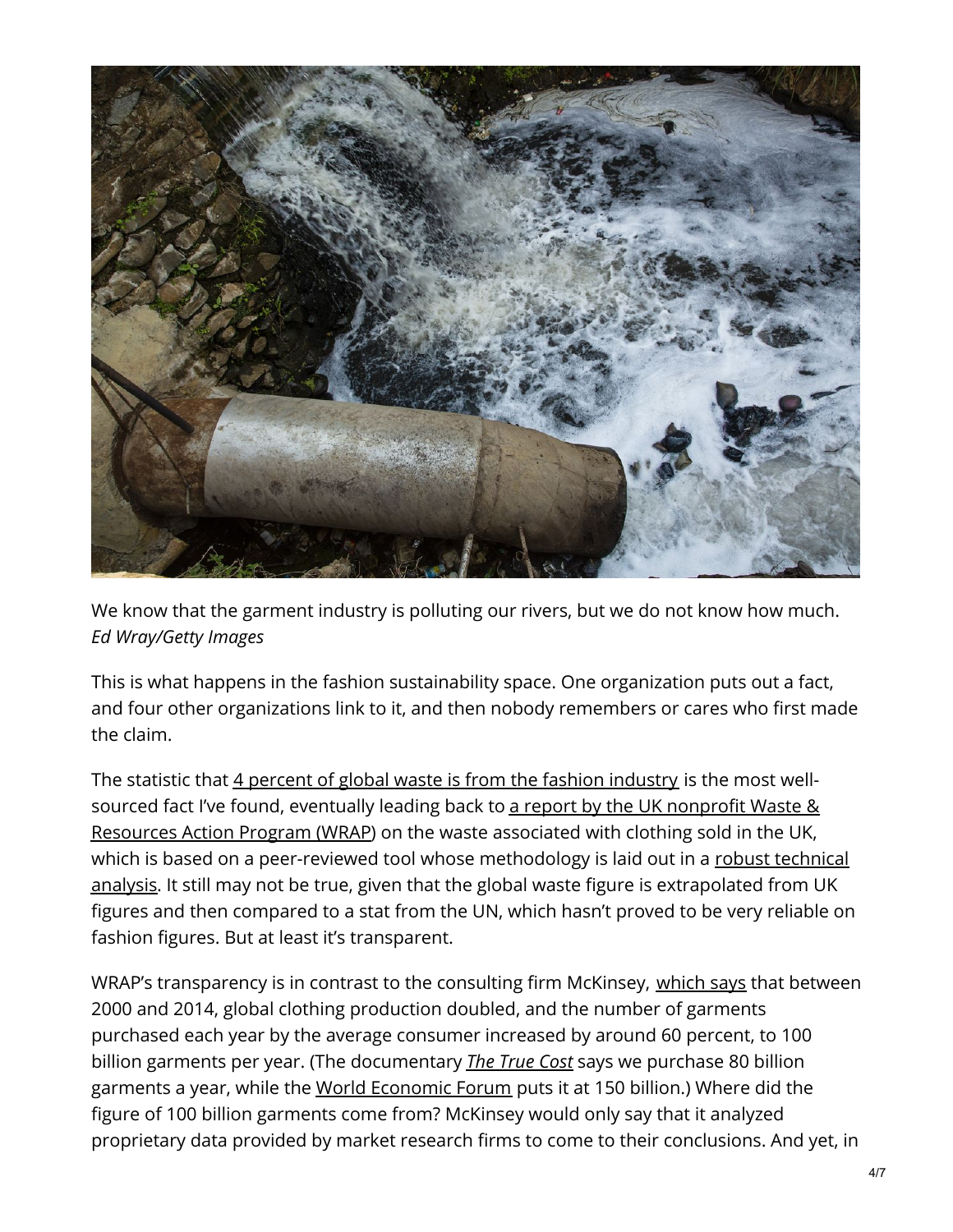fashion's desert of scientific research, a report with zero footnotes from a company that has reportedly [helped](https://www.vox.com/2018/10/20/18003792/saudi-arabia-mckinsey-twitter-khashoggi) Saudi Arabia silence critics and — over objections from the World Health Organization — brought an ethos of [cost-cutting](https://www.vox.com/science-and-health/2019/12/13/21004456/bill-gates-mckinsey-global-public-health-bcg) to the arena of global health is what passes for reputable information.

The McKinsey website also used to say that nearly three-fifths of all clothing produced ends up in incinerators or landfills within "one year" of being made but at some point changed it to the vague ["within](https://www.mckinsey.com/business-functions/sustainability/our-insights/style-thats-sustainable-a-new-fast-fashion-formula) years."

Fashion industry produces 20 % of global wastewater and the grand majority of your closet is doomed to pollute the earth.

It's not too late to stop this trend. [#ActNow](https://twitter.com/hashtag/ActNow?src=hash&ref_src=twsrc%5Etfw), be fashionably sustainable, & register your [#ClimateAction](https://twitter.com/hashtag/ClimateAction?src=hash&ref_src=twsrc%5Etfw) on zero-waste fashion **F** <https://t.co/cH20vlRbgO> [pic.twitter.com/KdtUE6h0Qy](https://t.co/KdtUE6h0Qy)

— UN Geneva (@UNGeneva) [August](https://twitter.com/UNGeneva/status/1159181162188664832?ref_src=twsrc%5Etfw) 7, 2019

An Ellen MacArthur [Foundation](https://www.ellenmacarthurfoundation.org/publications/a-new-textiles-economy-redesigning-fashions-future) report says that 20 percent of global industrial water pollution is from the fashion industry, but [EcoTextile](https://www.ecotextile.com/) News shredded this in its December issue dedicated to myth-busting, tracking the statistic back to a vague assertion by a 2012 paper that attributed it to the World Bank; the bank denied it was the origin of the fact. Also attributed to the World Bank is the fact that 80 percent of garment workers worldwide are women, but when I asked, a representative directed me to an [article](https://www.worldbank.org/en/news/feature/2017/02/07/in-bangladesh-empowering-and-employing-women-in-the-garments-sector) that says 80 percent of garment workers *in Bangladesh* are women and then to a conflicting World Bank [report](https://www.worldbank.org/en/news/feature/2017/02/07/in-bangladesh-empowering-and-employing-women-in-the-garments-sector) that says it's actually 54 percent. The idea that the average American throws away 80 pounds of clothing comes from a 2014 [Environmental](https://www.epa.gov/sites/production/files/2016-11/documents/2014_smmfactsheet_508.pdf) Protection Agency report, but that data is also inaccurate: It includes textiles like carpets and mattresses and garment factory waste.

And finally, one statistic you'll see in almost every story and at every panel: the greenhouse gas emissions attributed to the global fashion industry. According to the UN, it's 10 percent of global emissions. But according to a 2018 [report](https://quantis-intl.com/measuring-fashion-report-2018/) by the sustainability consulting firm Quantis, it's 8 percent.

"Let's talk for a moment about the Quantis report," says Greer. "They refused to provide anybody — me, Climate Works Foundation that funded them, or the general public — any of the data that went into their conclusions. If you were to try to publish that in a peerreviewed journal, you would be rejected in 30 minutes. It should have died a quick death."

The report didn't die. It was pulled off the Quantis website for a few months, then republished without Climate Works' name on it. And it keeps getting cited. By me, by other journalists, by panelists, by everyone. There's just nothing else to go on.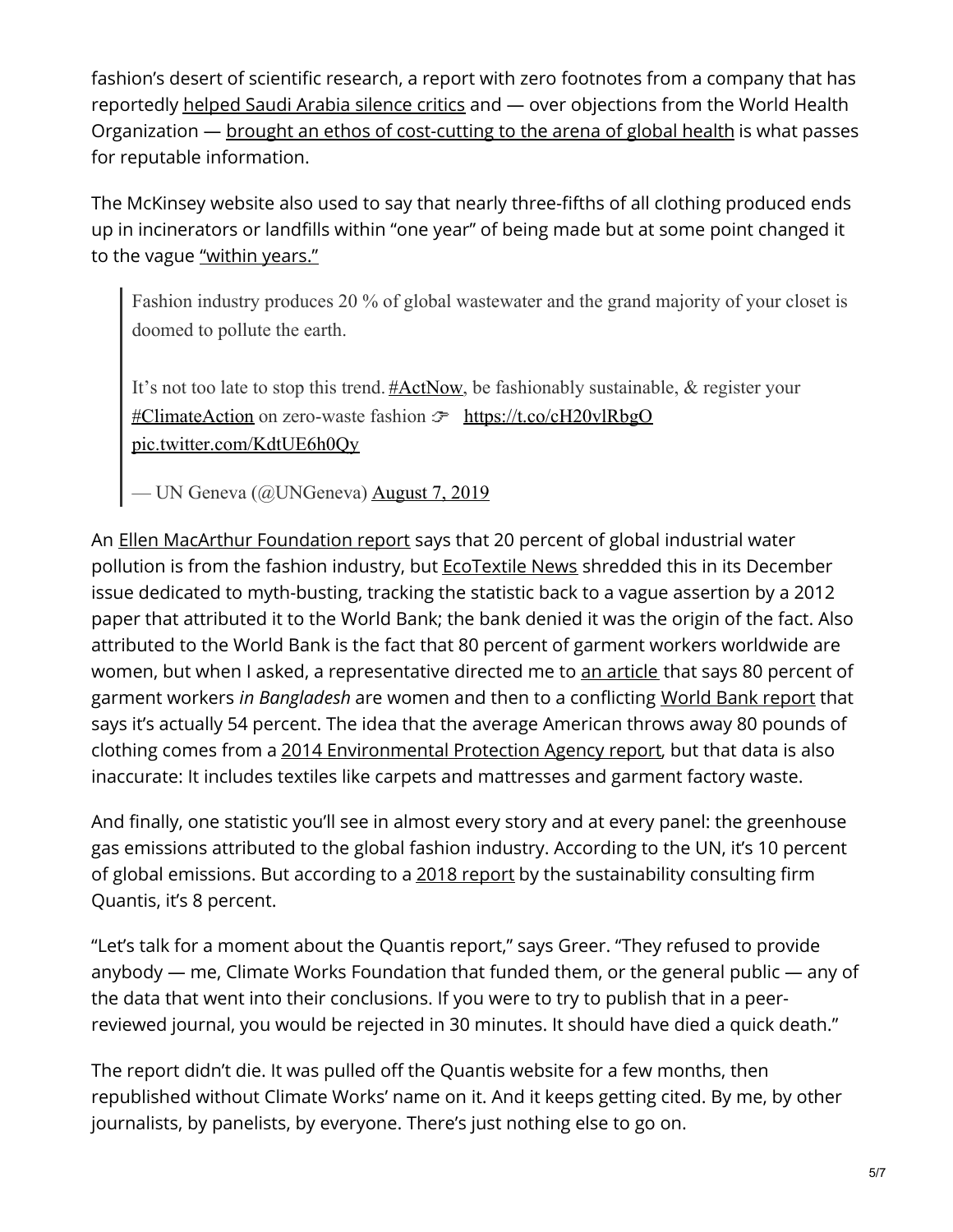Even without good data, brands and countries are attempting to lessen the fashion industry's impact. Last year, 150 companies [joined](https://www.vogue.com/article/fashion-pact-sustainability-g7-summit-emmanuel-macron) a pact where they agreed to "sciencebased" targets around emissions, biodiversity, and single-use plastics by 2050. It's the latest in a long line of industry groups, agreements, conferences, promises, and "sustainable" product lines. But companies still don't know what is happening in their supply chains, and so have no baseline for what they will cut their emissions *from*. (According to a report by Greer's [organization,](https://sourcingjournal.com/topics/sustainability/china-supply-chain-climate-change-emissions-nike-factory-energy-186884/) Nike is the only brand that regularly asks for emissions data from its factories in China.)

Some of this bad data has even cynically been pressed into service to increase our consumption. "Double sales and retention," crows a [marketing](https://greenstory.ca/) company that creates carbon emission calculators for eco brands. **"**By purchasing a product, visitors fully understand their positive environmental impact!"

Brands have also zeroed in on circular design, a utopian economy where waste materials would be recycled right back into new clothes. (Right now, we think that 99 percent of old clothing is eventually landfilled or burned. Don't ask me to find the primary source for that.) As a result, Nordic countries — the only governments that have committed any resources to improving the fashion industry — are pouring money into textile R&D. Sure, that will help with waste, but what if it ends up increasing fashion's footprint in other areas?

""If they put out a rule that is based on ... this 20 percent stat, then it's not going to survive a courtroom challenge""

"Where is the data that shows what the difference is in terms of carbon emissions, water use, toxic chemical use in a fully circular economy for the fashion industry?" Greer asks. "I've yet to see numbers." She's spent decades at the NRDC working to protect the environment from industrial pollution and knows firsthand the kind of robust research literature that has to undergird government rulemaking on corporate pollution. The false stat about how much global industrial water pollution comes from the fashion industry, for instance, is not going to cut it. "If they put out a rule that is based on something as flip-floppy as this 20 percent stat, then it's not going to survive a courtroom challenge," she says.

It's clear that before we do anything else — demand legislation, invent new textiles, set targets — we need to figure out what research we need, then ask the government and big brands to fund it.

"We need a landscape assessment of the data and an analysis of the gaps and inconsistencies that's crisp," Greer says. "And then a call for funding the research to fill those gaps. Then we'd be making progress."

That money needs to come from the government or a consortium of fashion brands, because getting good data is expensive. For example, the California nonprofit Fibershed is planning a fiber mapping project where it would go into people's closets, look at all the tags